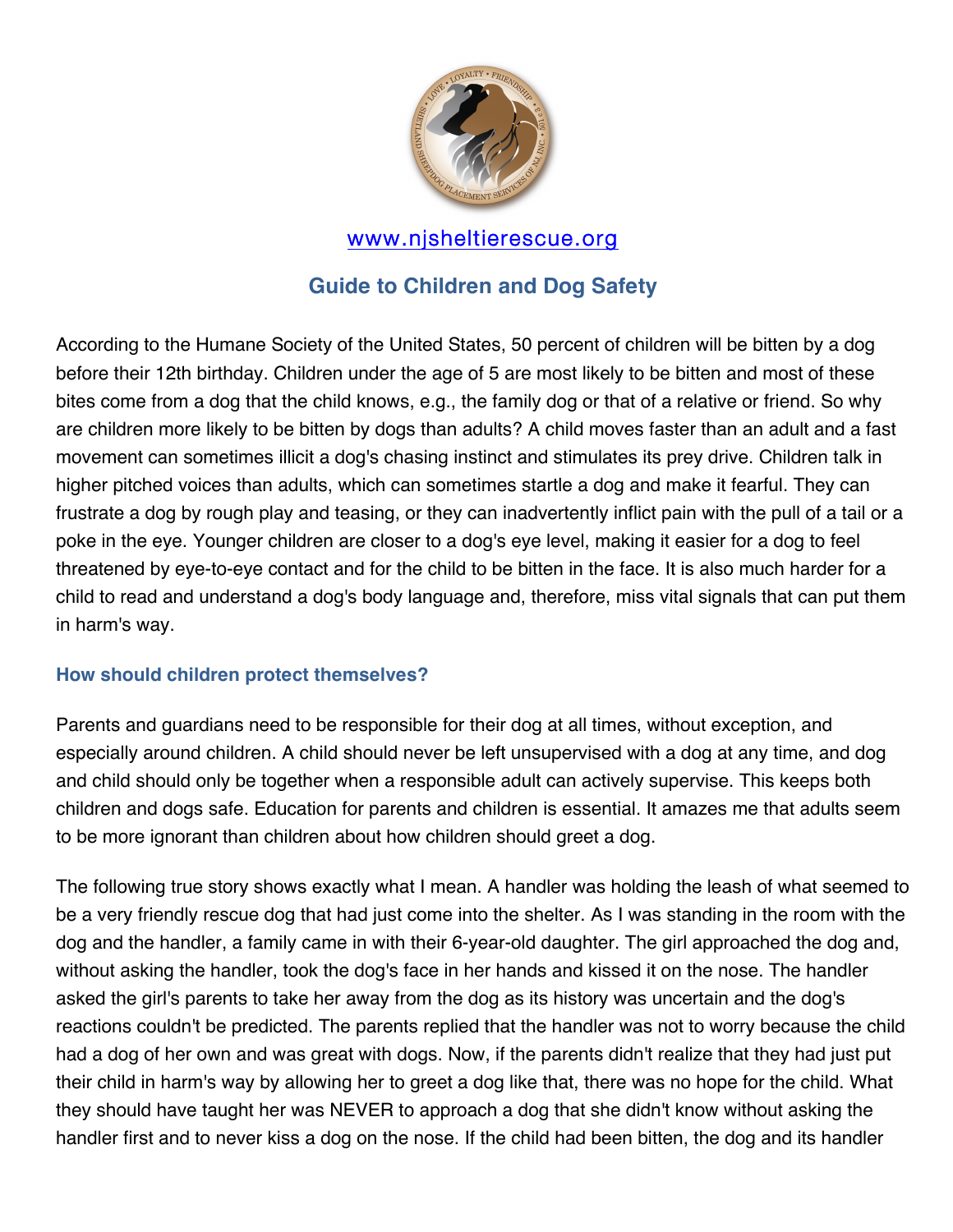

# www.njsheltierescue.org

would have been blamed, when the real blame should have been with the parents. Fortunately, in this instance, the dog was very friendly and no one got bitten, but you get my point.

Dogs make wonderful companions and need to be treated with care and respect. Most dogs are very friendly and will not bite; however, there are some dogs that show aggression for reasons such as fear, anger, frustration or protection. It is vital that you recognize the signs that a dog is about to bite. Some dogs will growl, tense up, or bark aggressively at you while other dogs will give no visible warning, and this is why it is so important that you follow this guide to keep yourself safer.

**1.** Never touch a dog that is unknown to you.

**2**. Even if you know the dog, always ask permission to pet it from the owner first.

**3.** Even when you have permission, don't invade the dog's body space. Allow the dog to come up to you and sniff the top of your closed fist (palm down). If the dog doesn't want to come and greet you, respect that and leave it alone. Don't approach a dog from behind. Don't pet a dog directly on the top of its head. This could be threatening for the dog because the top of its head can be very sensitive, so it is best to pet on the back or chest.

**4.** Never stare at a dog and never put your face close to a dog's face. Remember to look at the dog briefly and then look away, look at the dog, and look away. These are calming signals and you are telling the dog that you are no threat.

**5.** Do not tease a dog.

**6.** Do not touch a dog that has been tied up or left at the end of a chain in a yard, outside a store or behind a fence.

**7.** Tell an adult immediately if you see a dog that is loose in your neighborhood. Do not touch it.

**8.** Do not touch a dog while it is eating. You wouldn't want a dog to come and take what you are eating, so respect that its food is its food and you should not go near it.